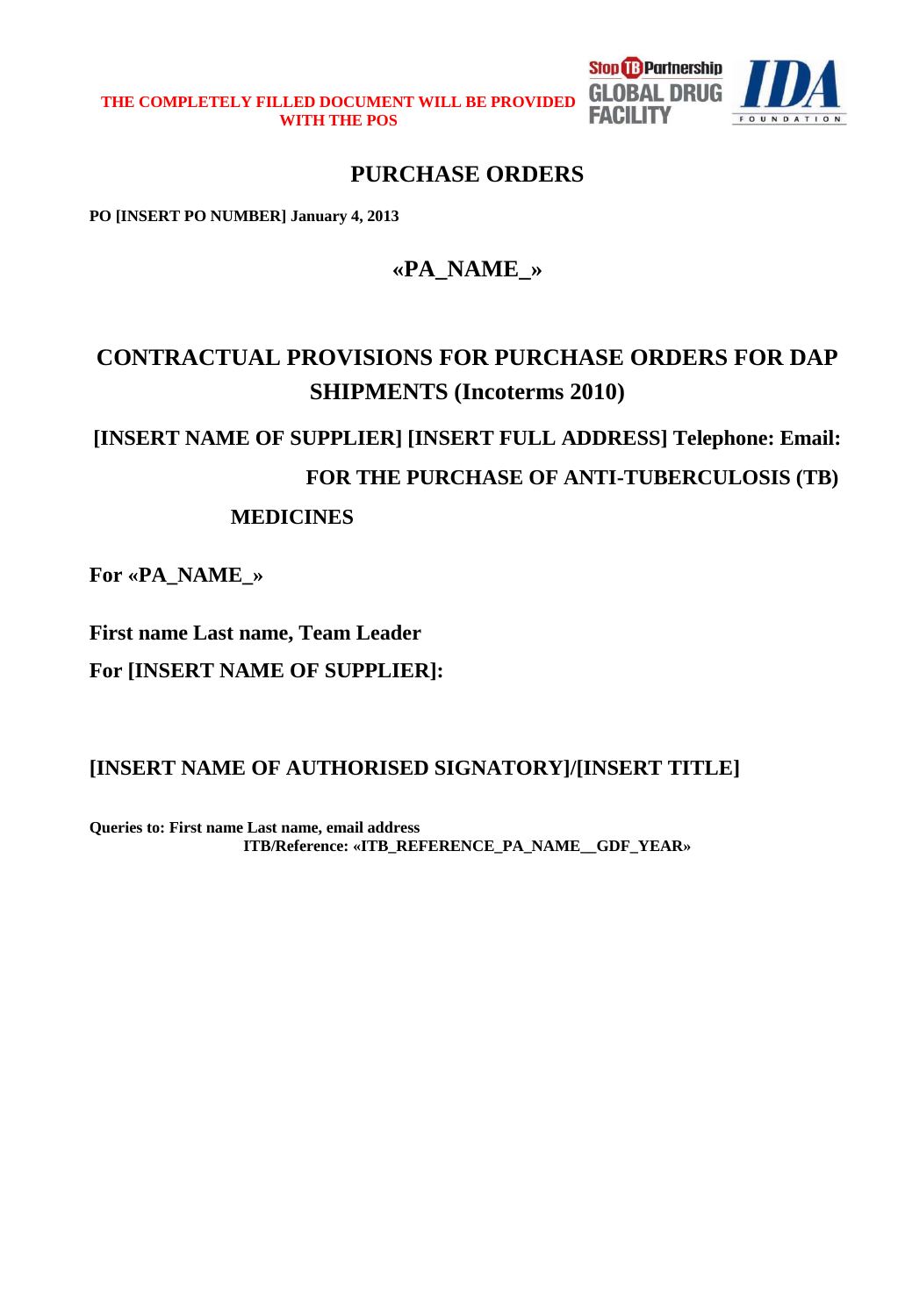# **CONTENTS**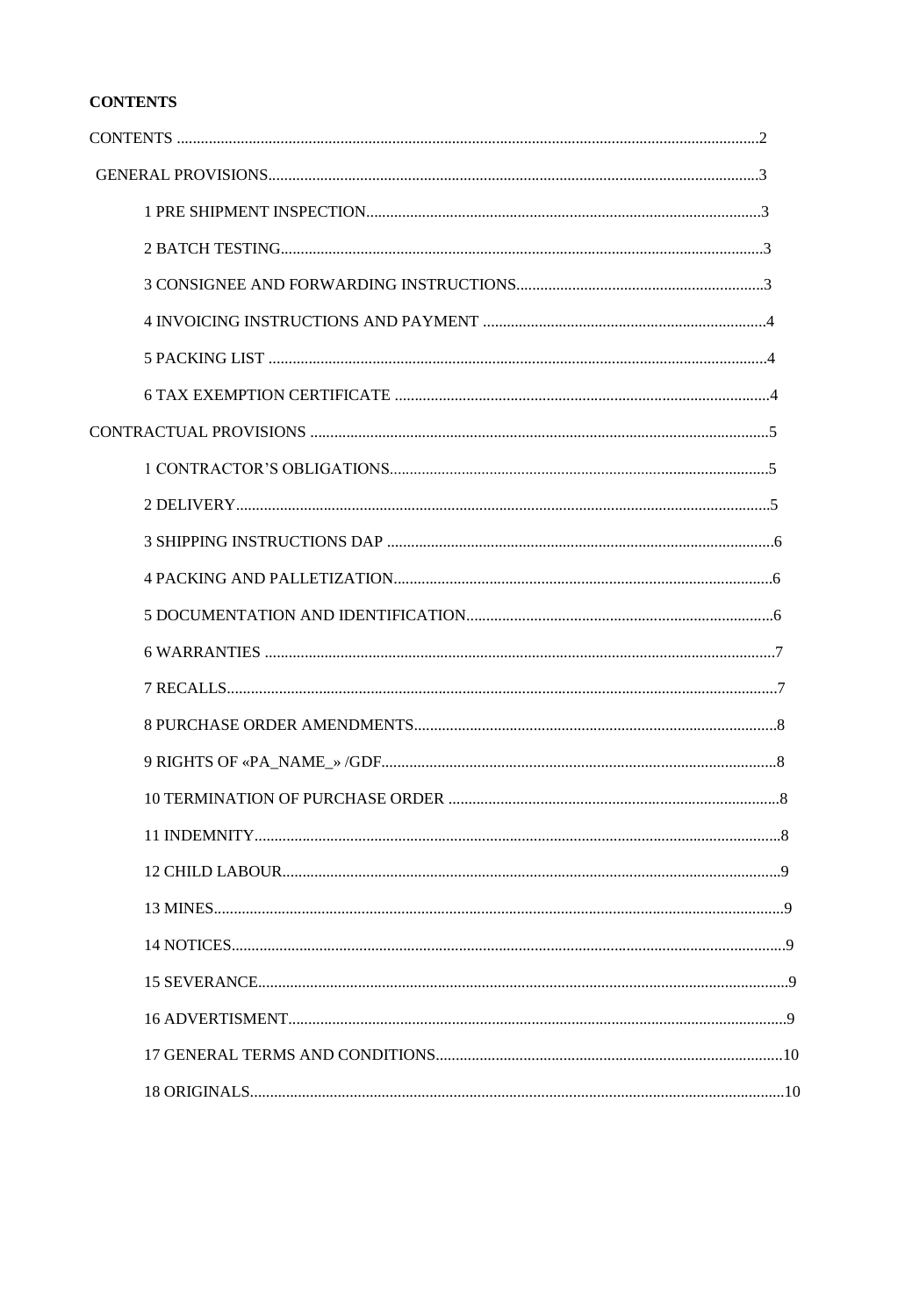# **GENERAL PROVISIONS**

#### **1 PRE SHIPMENT INSPECTION**

1.1 This requirement is subject to a pre shipment inspection, which will be conducted by [INSERT

NAME AND CONTACT DETAILS OF INSPECTION AGENCY]. The inspection agent shall

receive a copy of this Purchase Order, and the Contractor must give them a minimum of 5 working days written notice of the date when the goods will be available for inspection, with a copy to «PA\_NAME\_».

1.2 Failure to inform «PA\_NAME\_» in a timely manner will result in delays in delivery, and the Contractor will be held responsible for such delays and liable for payment of liquidated damages in accordance with the terms stipulated in this Purchase Order.

1.3 No shipment shall take place unless and until the Contractor has received an inspection certificate from the inspection agency, confirming that the goods are accepted for shipment. Only «PA\_NAME\_» will communicate the same to the Contractor. **Failure to adhere to this requirement will result in rejection of the consignment, and imposition of liquidated damages.** 

1.4 In the event that the consignment is rejected, the Contractor will be liable to pay the costs of all further testing and inspections required until it is accepted. These costs will be deducted from the Contractor's invoice.

# **2 BATCH TESTING**

2.1 Purchase orders may be subject to batch sampling and testing by a pre-qualified independent laboratory [INSERT NAME AND CONTACT DETAILS OF INSPECTION AGENCY].

#### **3 CONSIGNEE AND FORWARDING INSTRUCTIONS**

3.1 Consignee Details: Addresses and contact details are annexed to the Purchase Order.

3.2 The Contractor shall notify «PA\_NAME\_» and GDF's representative immediately in writing when:

a) Shipping details are known/confirmed, and at least 7 days prior to actual delivery; b) There is any delay in respect of the agreed delivery date.

For the purpose of this purchase order, contact details of «PA\_NAME\_» and GDF's representative are:

#### **GDF's representative:**

Erulappa Nadar National Consultant (Procurement and Drug Facility)

Email: thanaraje@who.int

3.3 The consignment shall be sent via reliable road transportation, and shall be delivered from 9.00am to 5pm only. In the event of any deviation to transportation, this shall be communicated in advance and in writing to «PA\_NAME » and GDF's representative.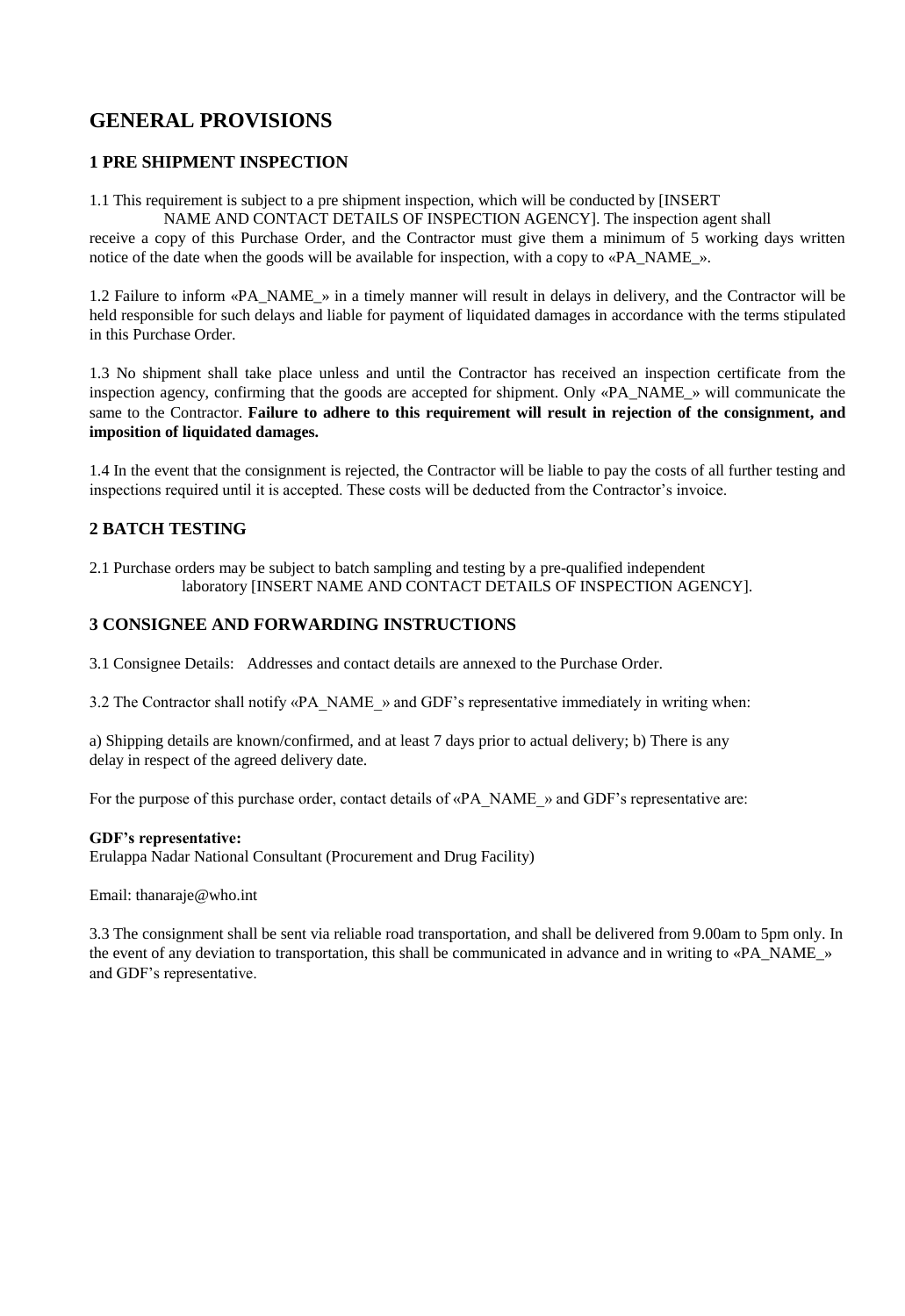Partial deliveries are not acceptable unless clearly agreed to in writing by «PA\_NAME\_» and GDF and as stated in this Purchase Order.

# **4 INVOICING INSTRUCTIONS AND PAYMENT**

4.1 The Contractor shall submit invoices to [INSERT NAME, ADDRESS, EMAIL AND

to the consignees, together with supporting documentation to the effect that the consignee has received delivery of the

TELEPHONE DETAILS OF GDF PROCUREMENT AGENT] for all Goods ordered and delivered Goods in the quantities invoiced, namely:

a) Itemised invoice (original and 1copy); b) Packing list (original and 1 copy); c) Where sampling, batch testing and/or pre shipment inspection has been conducted, a copy of

the testing and pre shipment inspection certificate; d) For DAP deliveries, clean on board airway bills/bills of lading or other usual shipment documentation (3 originals). e) Delivery note signed by the consignee

4.2 Unless otherwise authorized by «PA\_NAME\_», a separate invoice must be submitted in respect of each Purchase Order issued and the Contractor shall ensure that all invoices:

a) Are submitted in English; b) Are payable in **USD** c) Refer to the Purchase Order number; d) Provide clear and specific details of the Goods that have been provided pursuant to a specified Purchase Order number; e) Clearly state the deliveries that they cover.

4.3 Provided that the Contractor has performed its obligations pursuant to this Purchase Order and to the satisfaction of «PA\_NAME\_» and GDF, and has submitted to «PA\_NAME\_» invoices and other supporting documentation required, «PA\_NAME\_» shall, unless otherwise specified in the Invitation to Bid or this Purchase Orders, make payment within 45 days receipt of the payment documentation specified in 4.1.

4.4 Payments for the Goods shall be deposited into the Contractors bank account as specified in the invoice(s).

4.5 «PA\_NAME\_» shall not pay any charge for late payment unless expressly agreed to in writing.

# **5 PACKING LIST**

5.1 All markings must be reflected in the packing list to be completed at time of requesting inspection. The packing list shall also indicate the manufacturing batch number and cross-reference to the carton numbers. Packing lists are to be issued in accordance with the Purchase Order.

# **6 TAX EXEMPTION CERTIFICATE**

6.1The WHO/GDF will provide the Customs Duty Exemption Certificate/Excise Duty Exemption Certificate to the contractor for the products along with the Purchase Order. The contractor shall specifically indicate in this regard the exact details that such exemptions are needed for the finished Pharmaceutical Products and/or for the API that might be needed for manufacture of such finished Pharmaceutical Products proposed to be covered under such purchase orders.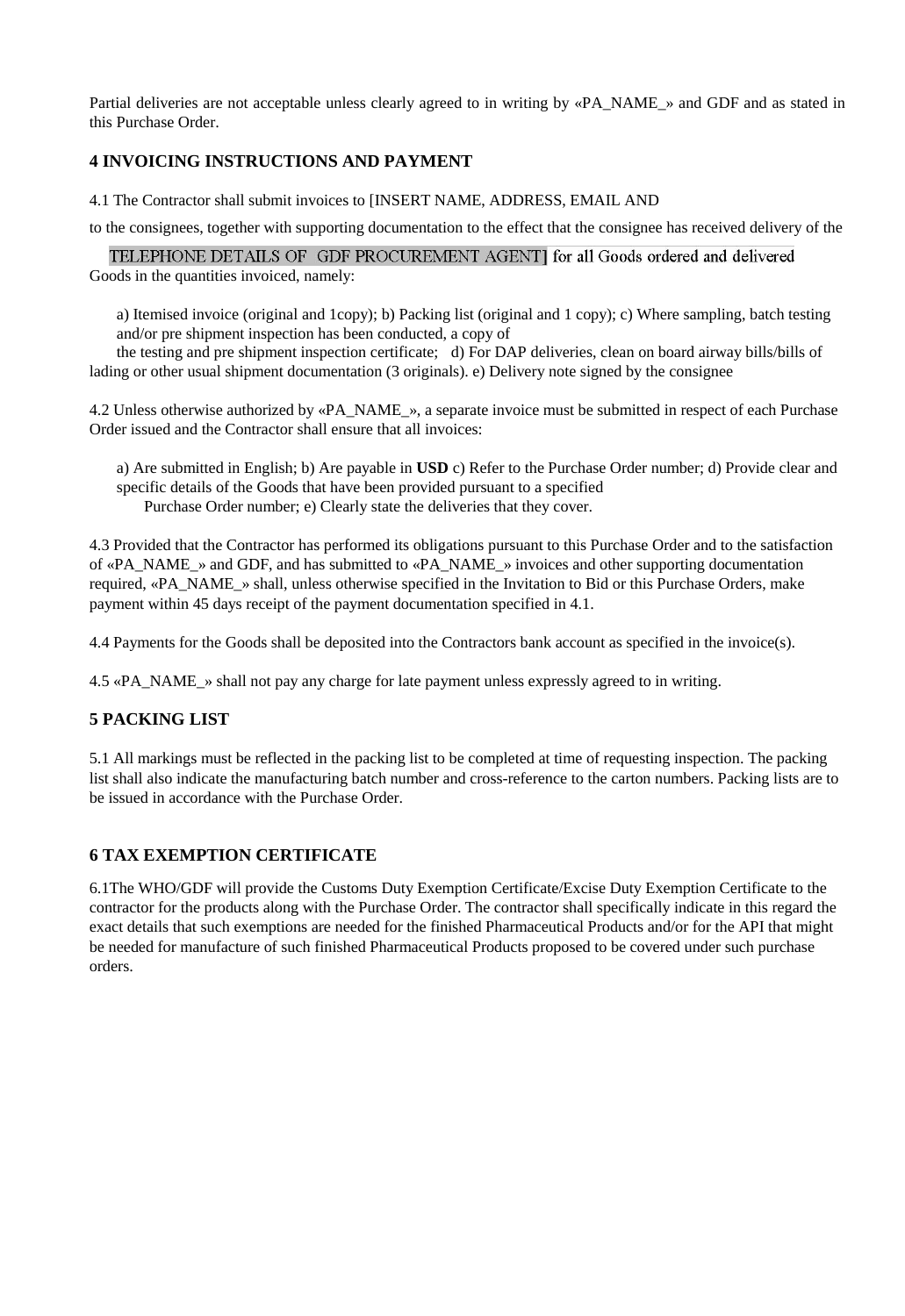# **CONTRACTUAL PROVISIONS**

# **1 CONTRACTOR'S OBLIGATIONS**

1.1 The Contractor shall provide the goods specified in this Purchase Order, to «PA\_NAME\_» in accordance with provisions of «PA\_NAME\_»/GDF Invitation to Bid, the Contractor's offer and the provisions of this Purchase Order.

1.2 The Contractor acknowledges that the goods shall conform to the specifications and the prices specified in this Purchase Order.

1.3 The Contractor shall acknowledge receipt of this Purchase Order by signing and returning the Purchase Order acknowledgement within 5 working days of its receipt. The Purchase Order acknowledgment also confirms the date the goods will be ready for pre-shipment inspection.

1.4 In the event that the Contractor considers it cannot substantially comply with the terms of this Purchase Order -because of limited quantities of stock or inability to meet the specifications, before proceeding to make a partial delivery of the goods, the Contractor shall seek further written instructions from «PA\_NAME ».

1.5 The Contractor shall accept changes to or cancellations of Purchase Orders provided that reasonable written notice is given by «PA\_NAME\_» in the circumstances, and no production costs have been incurred by the Contractor.

1.6 The Contractor shall cover all costs related to the return and replacement of goods including any shortages notified on delivery and following receipt and inspection, if such goods are not accepted by «PA\_NAME\_» due to poor quality or workmanship/non-compliance with technical specifications. Goods returned to the Contractor shall be recorded as credits «PA\_NAME\_» and replacements shall be delivered promptly.

1.7 The Contractor undertakes to provide to «PA\_NAME\_» information, upon request, regarding the date of receipt of this Purchase Order, as well as detailed delivery status, costs to be charged and payments made by «PA\_NAME\_» or pending.

1.8 The Contractor shall be responsible for providing all the necessary personnel, equipment, materials and supplies and for making all necessary arrangements for the performance of its obligations under this Purchase Order.

1.9 The Contractor acknowledges that time shall be of the essence in performance of the Purchase Order, and it shall use its best endeavours to abide by the delivery period(s) as stated herein, provided however, that where the Contractor does not meet the delivery period(s) «PA\_NAME\_» shall be entitled to give the Contractor notice of its intention to cancel the Purchase Order unless goods are delivered within a reasonable and specified time frame.

# **2 DELIVERY**

2.1 The Contractor shall deliver the goods DAP (INCOTERMS 2010) to the consignees indicated in the annex to this Purchase Order, in accordance with the quantities and other instructions specified herein. All risks of loss or damage to the goods shall remain with the Contractor until physical delivery takes place in accordance with the Purchase Order.

2.2 Deliveries shall be made as per instructions in «PA\_NAME\_» Purchase Orders. The Contractor shall indicate the guaranteed minimum lead time for delivery for each item offered (subject to quantities), from receipt of the order to delivery to consignee.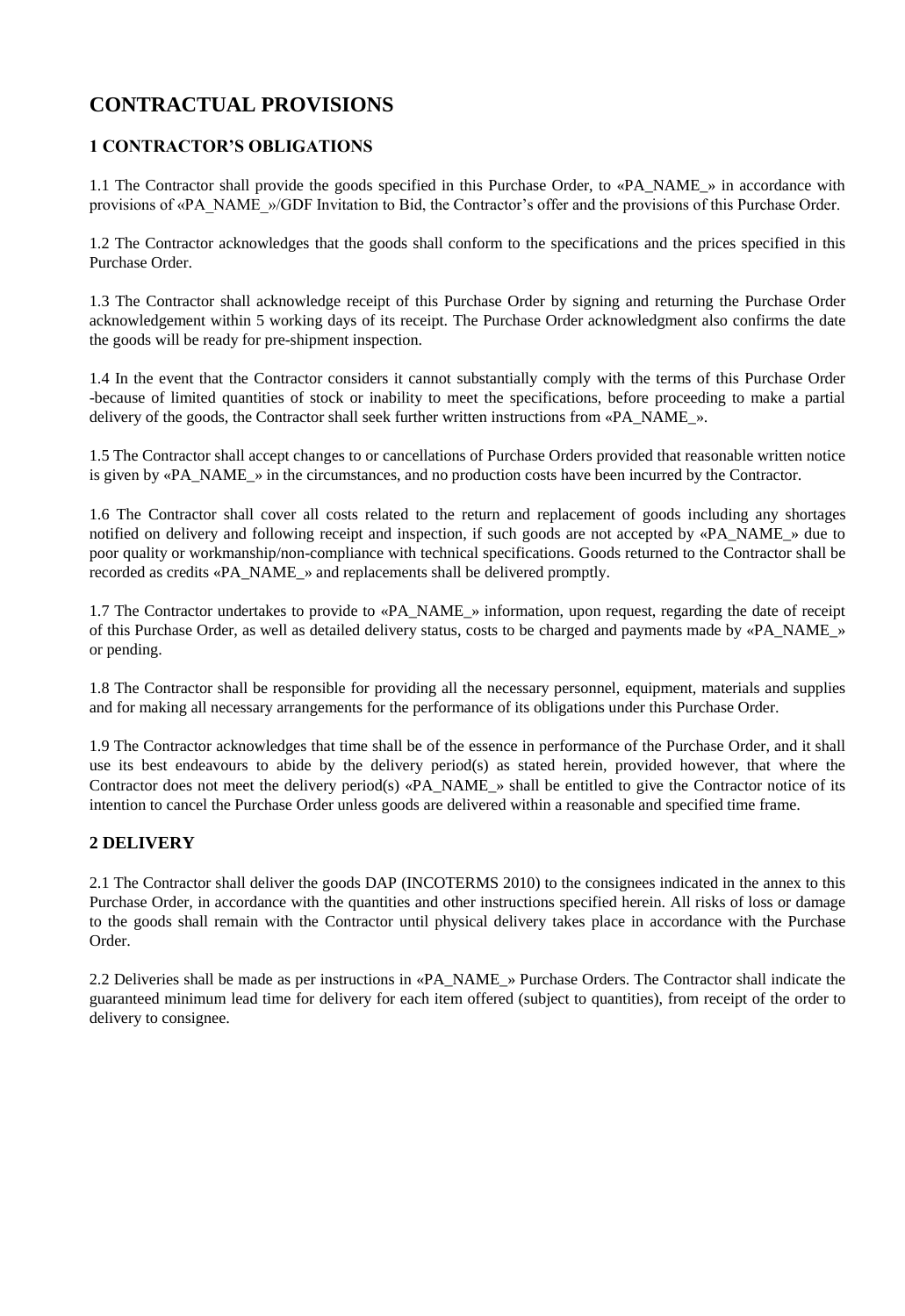2.3 At the time of pre shipment inspection and in the case of orders placed DAP, the Contractor is required to contact the consignees requesting issuance of the appropriate Road Permit. In this application the Contractors are required to indicate the exact quantity, nomenclature and packaging

(i.e. number of 20'containers, number and sizes of crates, number and tonnage of trucks etc.) of the products in the outbound consignments. Each Road Permit is only valid for one truck.

2.4 Even though a Road Permit may have been received, it is necessary, prior to final dispatch that the Contractor gives the consignees adequate notice at the earliest and a maximum notice of 15 days. Consignees must confirm their readiness to «PA\_NAME\_» to accept the goods in their stores before the Contractor may dispatch the goods.

2.5 In case of orders placed DAP, on delivery of the goods, the competent authority of the consignees will sign a Delivery Note prepared by the Contractor and presented by his driver (lorry receipt).

2.5 The Contractor acknowledges that any inspection and/or verification of the goods, by the «PA\_NAME\_», does not involve the operational and functional status of the goods.

#### **3 SHIPPING INSTRUCTIONS DAP**

3.1 The Contractor shall, in good time to meet the delivery date(s) specified in the Purchase Order, arrange delivery by the most direct, economical and advantageous route to the delivery destination.

3.2 The delivery date is understood to be the date of delivery to the destination. Any impediment to delivery must be advised in writing to «PA\_NAME\_» as soon as the impediment is known and prior to the delivery date.

3.3The Contractor shall notify «PA\_NAME\_» of the full shipping details and a copy of the packing list as soon as these are available.

### **4 PACKING AND PALLETIZATION**

4.1 The Contractor shall ensure that the goods are packed and labeled in accordance with the instructions provided in the RNTCP Technical Specifications, here as Annex A, and as outlined in the ITB.

4.2 The Contractor warrants that the cost for such packing is included in the cost offered for the Goods.

#### **5 DOCUMENTATION AND IDENTIFICATION**

5.1 The Contractor shall, at its own risk and expense, obtain any export license or other official authorization and carry out all customs formalities necessary for the exportation of the goods. All documents should clearly indicate the GDF reference number and «PA\_NAME\_» Purchase Order number and destination.

5.2 The following must be clearly marked in compliance with the RNTCP Technical Specifications, here as Annex A, and your ERP/WHO PQ/SRA approval:

- a) All cases, outer cartons;
- b) Inner boxes;
- c) Blister sheets; d) Vials/ampoules.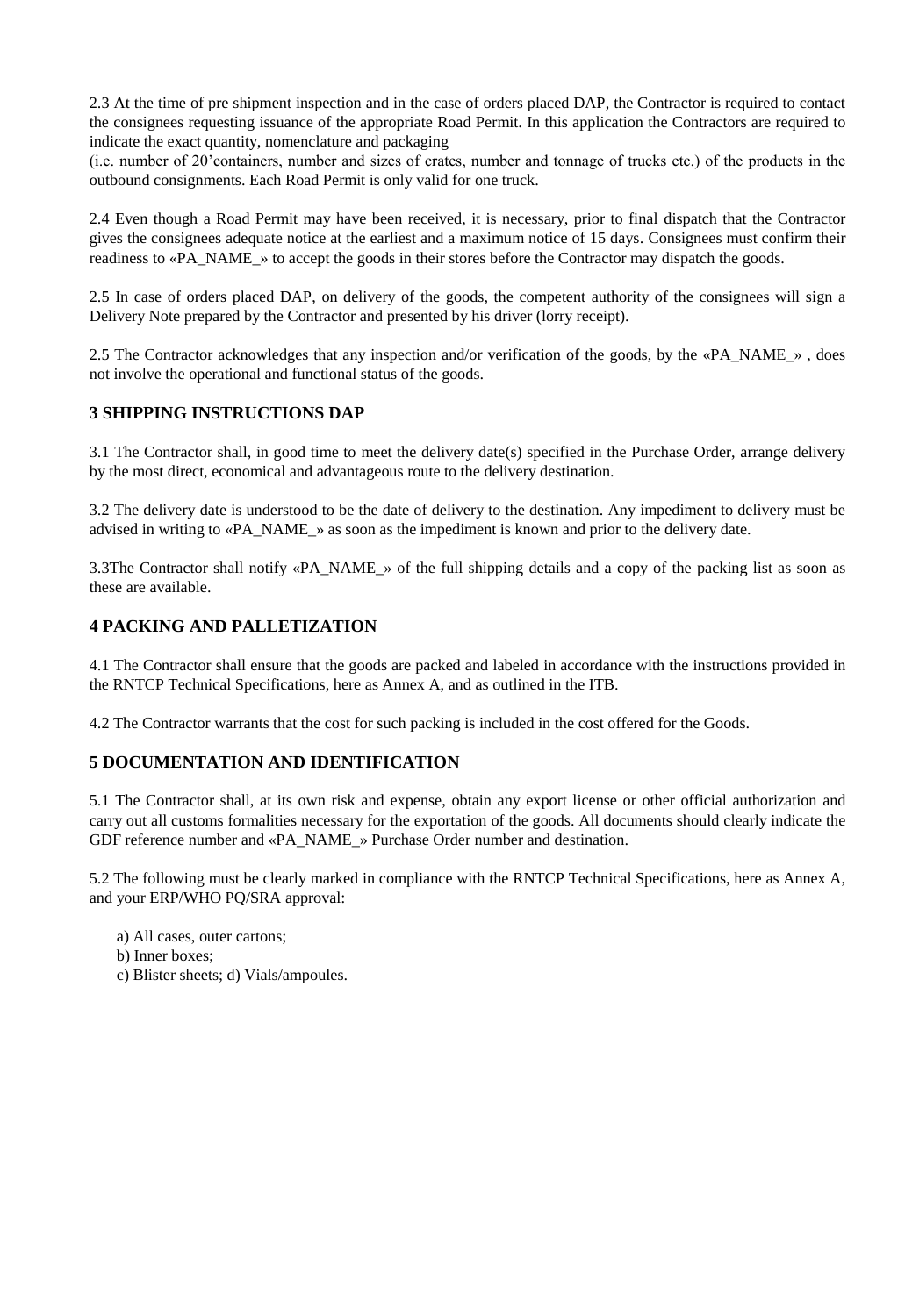- 5.3 The package leaflet must conform with the following:
	- a) The product information required by WHO PQP, SRA and/or ERP b) Languages: English
- 5.4 The markings shall be in text format.

5.5 Case identification as requested on the order must be mentioned on all invoices.

5.6 All markings must be reflected in the packing list to be completed at time of shipment. The packing list shall indicate the manufacturing batch number and cross-reference to the carton numbers. One copy of the packing list must be included with the shipment and another copy shall accompany the shipping documents.

5.7 Goods that do not adhere to packaging, labeling and marking requirements outlined in Technical specs provided for each product with the ITB shall be subject to rejection. In case of any anticipated deviations, please inform GDF/IDA in advance for approvals and not after the goods are presented for PSI.

#### **6 WARRANTIES**

6.1 The Contractor shall assign «PA\_NAME\_» with all manufacturers'warranties, including but not limited to the warranty that the goods shall be free of defects.

6.2 The Contractor warrants to «PA\_NAME\_» that:

a) The goods shall be new and factory packed, shall conform to the Purchase Order, and shall be

fit for the particular purpose(s) for which they are intended; b) The goods are free from defects in workmanship and materials; c) The goods are contained or packaged in a manner adequate to protect them; d) It has not and shall not enter into any agreement or arrangement that restrains or restricts

«PA\_NAME\_»'s or the ultimate recipient's rights to use, sell, dispose of or otherwise deal with any item in this Purchase Order; e) It has the personnel, experience, qualifications, facilities, financial resources and all other skills and resources to perform its obligations under this Purchase Order; f) Breach of any of these warranties is a breach of a fundamental term of the Purchase Order.

6.3 The warranty period shall commence after «PA\_NAME\_»'s acceptance of a delivery made by the Contractor under this Purchase Order, and shall terminate 12 months after delivery has been made, or within such longer period of time as may be prescribed by law or by the terms of any applicable warranty required by the Purchase Order.

6.4 If, during the warranty period, the goods or any part thereof purchased under this Purchase Order are found by «PA\_NAME\_» to be defective or found not to conform with the Purchase Order, «PA\_NAME\_» may so notify the Contractor in writing and in this event, the Contractor shall, promptly and at its own expense, correct the defect(s) and non-conformity(ies). If defect(s) and non-conformity(ies) cannot be corrected, the Contractor shall, at «PA\_NAME\_»'s discretion, either replace the defective materials or reimburse «PA\_NAME\_» promptly.

# **7 RECALLS**

7.1 The Contractor acknowledges that in the event that goods are recalled either by the National Regulatory Authority (NRA) of the manufacturing country, the NRA of the recipient country or the Contractor, after the Clean Report of Findings (CRF) is issued, the bidder shall notify «PA\_NAME\_» and GDF within 14 calendar days. The Contractor has to provide full details of the reason for the recall and promptly replace, at its own cost, the items with goods that fully meet the requirements of the technical specifications and original purchase orders against which they were supplied, and arrange for collection or destruction of any defective goods.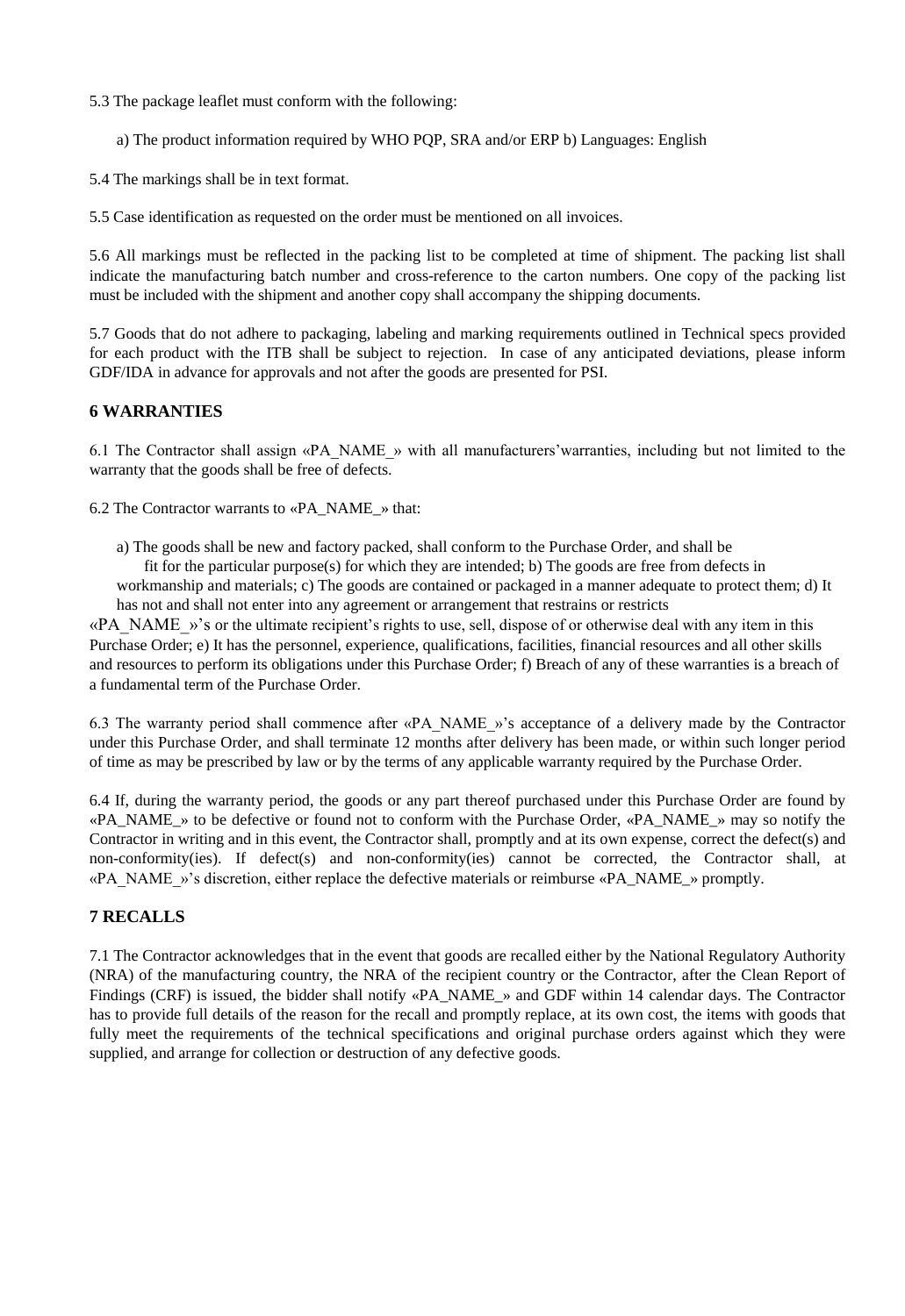#### **8 PURCHASE ORDER AMENDMENTS**

8.1 No modification of, or change in this Purchase Order or waiver of any of its provisions or additional contractual relationship with the Contractor shall be valid and enforceable against «PA\_NAME\_» and GDF unless affected by an amendment to this Purchase Order signed by the Contractor and the «PA\_NAME\_».

# **9 RIGHTS OF «PA\_NAME\_» /GDF**

9.1 In case of failure by the Contractor to perform under the terms and conditions of this Purchase Order, «PA\_NAME\_» may, after giving the Contractor reasonable notice to perform and without prejudice to any other rights or remedies, exercise one or more of the following rights:

a) Procure all or part of the goods from other sources, in which event «PA\_NAME\_» may hold the Contractor responsible for any excess cost occasioned thereby. In exercising such rights «PA\_NAME\_» shall mitigate its damages in good faith;

b) Refuse to accept delivery of all or part of the goods; c) Terminate the Purchase Order; d) For late delivery of goods or for items which do not meet «PA\_NAME\_»'s specifications and

are therefore rejected by «PA\_NAME\_», claim liquidated damages from the Contractor and deduct 0.2% of the value of the goods pursuant to a Purchase Order per additional day of delay, up to a maximum of 10% of the value of the Purchase Order. The payment or deduction of such liquidated damages, shall not relieve the Contractor from any of its other obligations or liabilities pursuant to this Purchase Order.

#### **10 TERMINATION OF PURCHASE ORDER**

10.1 In the event of a breach by one of the Parties, of a provision or provisions of the Purchase Order, the other party may for valid cause, terminate the Purchase Order upon reasonable written notice to the party in default, stating the reason for the termination.

10.2 In the event of a termination of this Purchase Order:

- a) The Contractor shall take immediate steps to cease provision of goods in a prompt and orderly manner and shall not undertake any forward commitments from the date of the termination notice;
- b) The Contractor acknowledges that «PA\_NAME\_» shall only pay the Contractor for goods satisfactorily provided in accordance with the Purchase, to the date of the termination notice.

# **11 INDEMNITY**

11.1 The Contractor shall indemnify and hold harmless «PA\_NAME\_», WHO/GDF, Institutions such as but not limited to UNITAID, the Global Fund, and other donors of resources being used to finance and provide the Products, for (i) any third party product liability claim against any Product supplied,

(ii) any defects in any Product supplied; or (iii) any non-compliance by the Contractor with any technical requirements applicable to any product supplied. Upon request by «PA\_NAME\_»/GDF provide evidence of insurance covering the manufacturer's liability.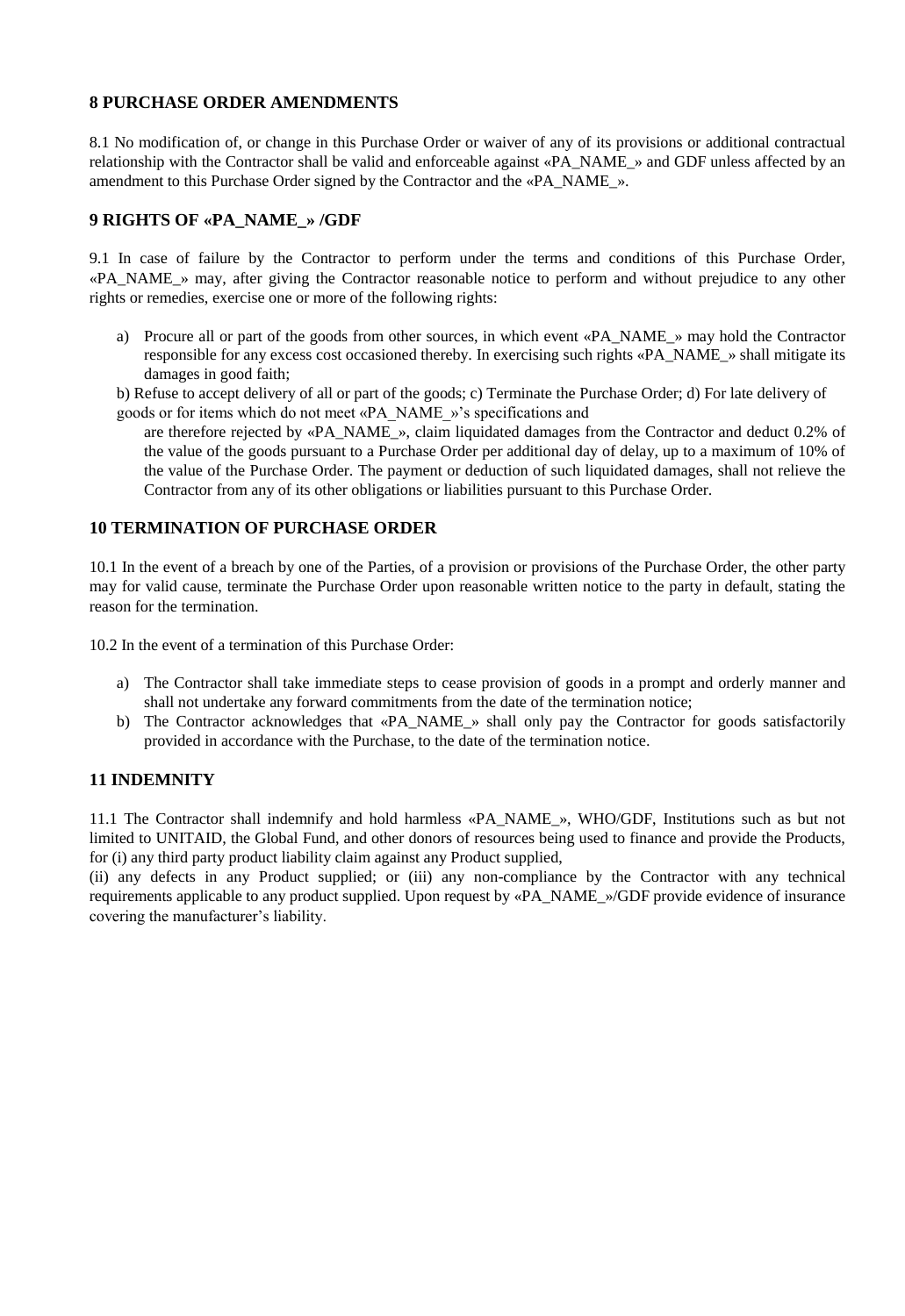### **12 CHILD LABOUR**

12.1 The Contractor represents and warrants that neither it, nor any of its affiliates, is engaged in any practice inconsistent with the rights set forth in the Convention on the Rights of the Child, including Article 32 thereof, which, inter alia, requires that a child shall be protected from performing any work that is likely to be harmful to the child's health or physical, mental, spiritual, moral or social development.

#### **13 MINES**

13.1 The Contractor represents and warrants that neither it nor any of its affiliates is actively and directly engaged in patent activities, development, assembly, production, trade or manufacture of mines or in such activities in respect of components primarily utilized in the manufacture of mines. The term "mines"means those devices defined in Paragraphs 1,4 and 5 of Protocol II annexed to the Convention on Prohibitions and Restrictions on the Use of Certain Conventional Weapons Which May be Deemed to Be Excessively Injurious or to Have Indiscriminate Effects of 1980.

#### **14 NOTICES**

14.1 Any notice to be given to the Parties, shall be sent in writing to:

#### **[INSERT GDF PROCUREMENT AGENT CONTACT DETAILS, EMAIL AND PHONE NUMBER]**

#### in the case of «PA\_NAME\_», or

#### **[INSERT CONTRACTORS CONTACT DETAILS, EMAIL AND PHONE NUMBER]**

in the case of the Contractor, or to such other addresses as the Parties may provide in writing from time to time. Notices shall be effective when received.

14.2 All notices and other communications under this Purchase Order shall be in writing in the English language and shall be delivered either by: (i) personal delivery against signed receipt; (ii) recognized overnight delivery service; (iii) postage prepaid, return receipt requested, certified mail; or

(iv) confirmed facsimile or e-mail transmission, addressed to the Party for whom intended at the address shown above.

#### **15 SEVERANCE**

15.1 In the event that any provision of this Purchase Order shall be declared by any competent authority to be void or unenforceable by reason of any provision of an applicable law, it shall be deleted and the remaining provisions of the Purchase Order shall continue in full force and effect. The Parties shall agree to replace the invalid provision by a provision that ensures the technical and/or commercial success intended by the Parties in a suitable manner.

#### **16 ADVERTISMENT**

16.1 The Contractor agrees not to make any claims written, spoken or otherwise that misrepresent the status of any of their anti-TB products with respect to the WHO Prequalification Program. Where a Contractor's product is not pre-qualified under this Program and is contracted for supply by «PA\_NAME\_» on behalf of GDF according to the GDF's Quality Assurance Policy and Procedures and subject to the terms and conditions of this Agreement, the Contractor shall not make any claim as to that product having been pre-qualified by WHO. Only those products listed on the WHO Prequalification Program website under the section: Manufacturers & Vendors whose Tuberculosis medicines have been found acceptable, in principle, for procurement by UN Agencies can be considered WHO Pre-qualified and claimed as such by the Contractor of the product which claim is attributed.